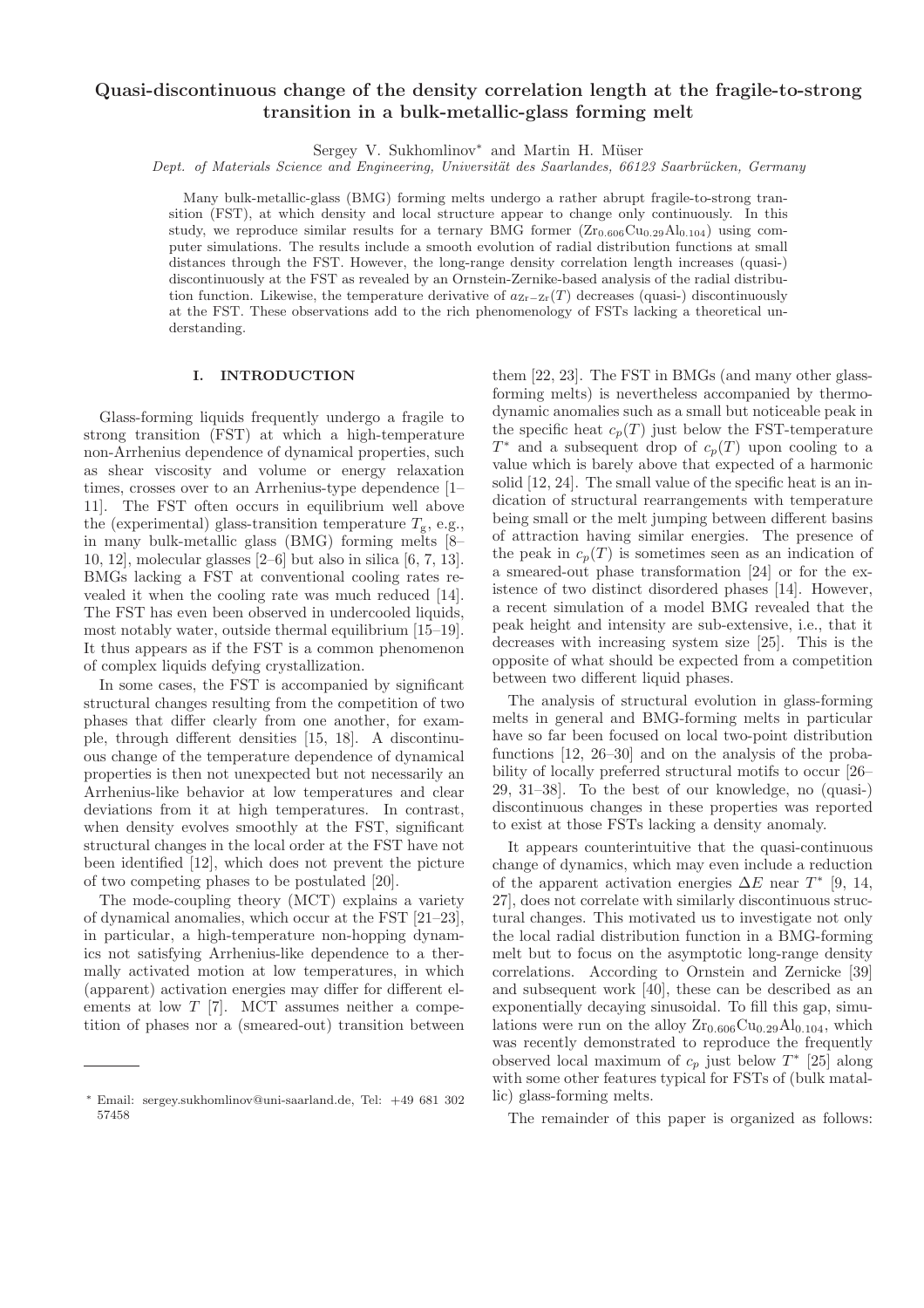Model and methods are sketched in Sect. II. Sect. III contains the results and some discussion. Conclusions are drawn in Sect. IV.

# II. MODEL AND METHODS

The model and the simulation set-up used for this work are identical to those used in a former study [25], i.e., interactions in the considered model alloy  $Zr_{0.606}Cu_{0.29}Al_{0.104}$  are described with an embeddedatom potential, which was carefully designed for Zr-Cu-Al ternaries [41]. Simulations are run again in the  $NpT$ ensemble using LAMMPS [42]. This time, the system size was fixed to  $N = 8,788$ . Pressure is controlled again with a Nosé-Hoover chain  $[43]$  with a time constant equal to 1,000 time steps, while temperature is maintained constant using a Langevin thermostat [44] with a time constant equal to 100 time steps. The time step was chosen to be 2 fs. We also took the liberty again to reduce the "isotope masses" of Zr and Cu to that of Al in order to collapse vibrational time scales of the different elements. While this isotope trick affects prefactors of dynamical properties, it leaves static observables as well as apparent activation energies unchanged, because the Boltzmann distribution of a classical system factorizes into one term that solely depends on momenta and another one that solely depends on coordinates.

For the thermal treatment of the largest  $N = 8,788$ sample, we proceeded as follows: The alloy was set up on an FCC lattice, chemical identities and vacancies assigned randomly and the resulting configuration simulated for 100 ns at the highest temperature of  $T =$ 1200 K. The following steps were then repeated each time the temperature was set to a new value. First it was ensured that the instantaneous energy clearly fluctuated about its (new) mean value. Towards this end, the energy measurements were passed through a low-frequency filter, which was necessary to do, because the energy distribution functions obtained at "adjacent temperatures" overlapped within a standard deviation. The equilibration times turned out a-posterio to be ten times the energy autocorrelation time  $\tau_E$  for T clearly above  $T^*$  and more than 100  $\tau_E$  in the vicinity of  $T^*$ . The final configuration was then used as initial input for the observation simulation at the same temperature (running over time periods exceeding that of the relaxation by at least a factor of two). It was also used as input for the next lower temperature. Temperature jumps were 50 K at  $T > 900$  K and 25 K at smaller temperatures. Near  $T^*$ additional simulations were run to obtain better resolution, i.e., the temperature discretization was further reduced to 12.5 K and 8.5 K. For these additional runs, configurations were sometimes taken from the nearest higher or from the nearest lower temperature. This was done to explore if there was any (systematic) deviation on final results, e.g., in form of a hysteresis, depending on whether configurations had been cooled or heated. In addition, we occasionally checked if the OZ analysis conducted on the configurations of the last half of the relaxation run would only necessitate a single pole to describe the density oscillations at  $T > 12.5$  Å.

Smaller systems, most notably with  $N = 1,000$  atoms, were also simulated. For the smaller systems, the number of relaxation steps was set to five times those used in the large system.

The structure was studied using the conventional radial distribution function  $q(r)$ , which states the probability density to find an atom a distance  $r$  from a given atom in units of the number density  $\rho_0$ , so that  $g(r \to \infty) = 1$ . The long-range density fluctuations are better analyzed using a modified pair correlation function defined as

$$
G(r) \equiv 4\pi r^2 \rho_0 \{g(r) - 1\}.
$$
 (1)

Its sine transform is proportional to the static structure factor [45].

### III. RESULTS AND DISCUSSION

In our previous study [25], we established a (quasi-) discontinuous change of the apparent activation energy deduced from the volume and energy relaxation time  $\tau_{V,E}(T)$  of our model alloy at  $T^* = 830 \pm 2$  K. Specificially, while  $\tau(T)$  was continuous, the apparent activation energy  $\Delta E_{V,E} \equiv \partial \ln \tau_{V,E}(T)/\partial \beta$  with  $\beta = 1/k_B T$ changed quite abruptly at  $T^*$ . At the same time, it was found that the peak and the intensity of the specific heat  $c_p(T)$  at  $T^*$  decrease with increasing system size, providing evidence against the interpretation of the FST to result from a simple competition between two phases. In this paper, we present an analysis of the structural changes accompanying the FST.

# A. Temperature-induced structural changes in local order

Abrupt changes in activation energies could, in principle, be induced by abrupt structural changes. The simplest quantity defining structure is the mean number density, or, its inverse, the volume per atom, which we denote as  $V_{\text{at}}$ . Its temperature dependence is displayed in Fig. 1. No discontinuities in  $V(T)$  or in the thermal volume expansion coefficient  $\alpha \equiv \partial \ln V / \partial T$  become obvious within the statistical uncertainty of the data. One immediate consequence of this observation is that it should be difficult to identify a meaningful relation between the socalled "free volume" (whatever this quantity is precisely meant to be) and the relaxation times in the considered melt.

A change of the thermal expansion coefficient near the FST had been reported earlier [27] from a moleculardynamics model similar to ours. We believe that this conclusion was a consequence of the large cooling rates, which were effectively  $0.5 \text{ K}/\text{ps}$  – similar to those used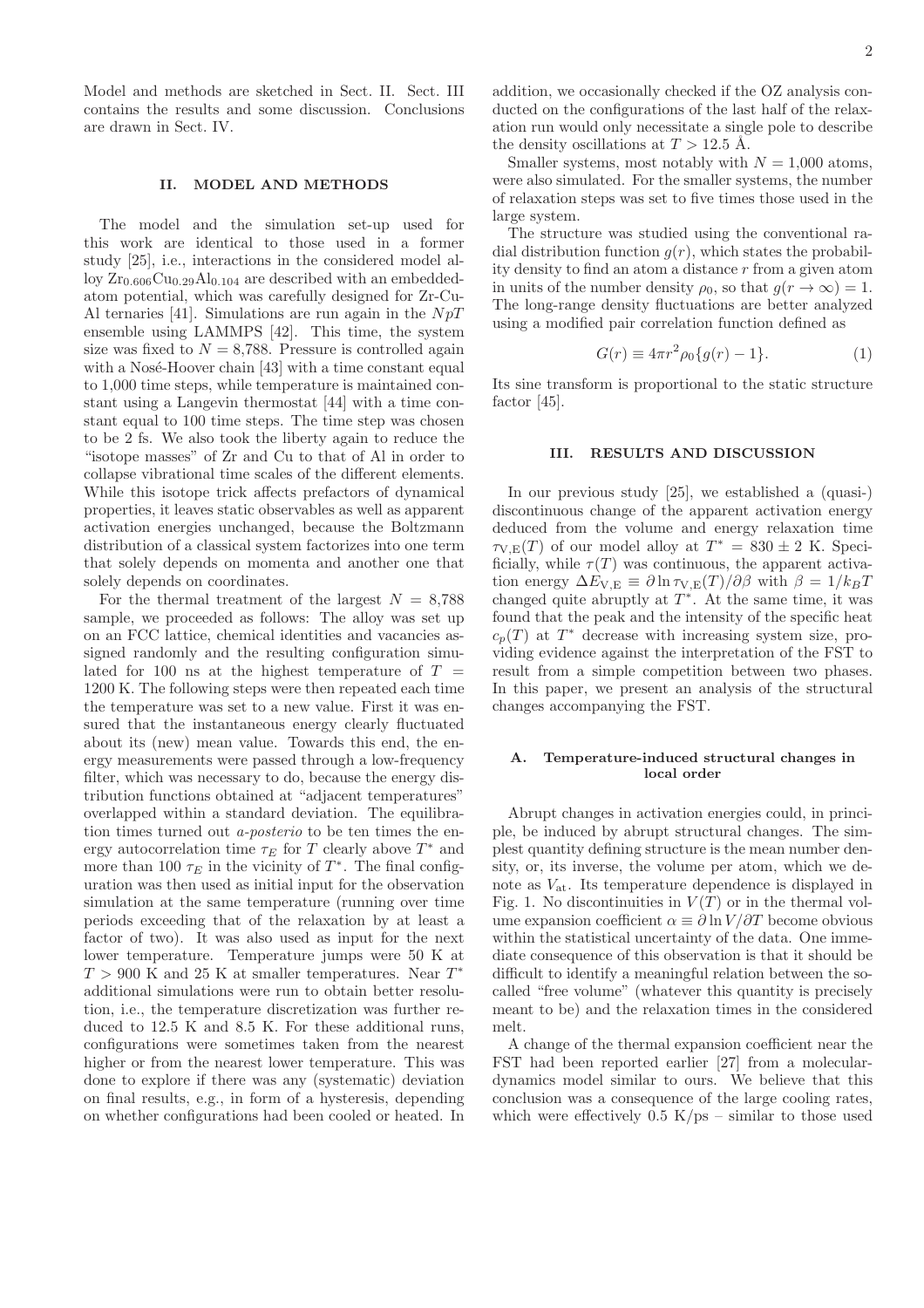

FIG. 1. Volume per atom  $V_{\text{at}}$  as a function of temperature  $T$ , which is normalized to our estimate for the FST-temperature of  $T^* = 830$  K. The straight line is a linear fit to the simulation results.

in many other simulations of quenched BMGs [37]. This moved the *in-silico*  $T_g$  to the immediate vicinity of  $T^*$ . In fact, with equilibration times of  $O(1 \mu s)$  near  $T^*$ , we only just managed to equilibrate the melts (using jumps of 12.5 K near  $\overline{T}^*$ ) at an effective cooling rate of approximately  $10^7$  K/s, while the former study equilibrated only for 100 ps after temperature changes of 100 K were followed by a 3.4 ns lasting temperature holding process.  $T^*$  and  $T_g$  would no longer have been resolved from one another with such large temperature jumps, even if the relatively large relaxation times of  $1 \mu s$  had been used. We thus argue that the (very interesting and well conducted!) study by Zhang et al. [27] investigates the FST in a supercooled liquid in which  $T_{g}$  and  $T^*$  are close to each other. In fact, when we initially equilibrated our samples for shorter times, we also observed a change of thermal expansion at  $T^*$ .

We claim our system to be in thermal equilibrium. which we ensured as follows: (i) getting similar numbers for the specific heat from energy fluctuations and from finite-difference of the internal energy, and (ii) reproducing the correct asymptotics of the long-range density fluctuations (LRDF) in the melt. Usually, the LRDFs deviate noticeably from the Ornstein-Zernicke asymptotics during relaxation after a temperature reduction in the melt, see also Eq. (3). Of course, deep in the glass, specific heats from fluctuations and finite difference match up again. Likewise, the long-range structure in glasses may reflect the fluctuations that existed in the equilibrium phase just above the glass transition [46]. However, while going through the glass transition, both tests should produce results that deviate from those expected for an equilibrium system.

A smoothly evolving density does not necessarily imply a smoothly evolving local structure, since two distinct structures may still have a similar density. The most generic way to characterize local order is through the radial distribution function  $q(r)$ . The partial  $q(r)$  related to Zr atoms is shown in Fig. 2 at a temperature just above and another temperature just below  $\overline{T}^*$ . No changes can be resolved in the shown range of  $r$ . A similar comment applies to all other partial radial distribution functions including the mixed ones, which, are not shown explicitly.



FIG. 2. Zr-Zr radial distribution function for two temperatures: one above  $(T = 850 \text{ K})$  and one below  $(T = 825 \text{ K})$ FST temperature.

Another local quantity, which has recently enticed some interest in the literature [28, 47–50], is the meanbond length a. In principle, a is difficult to define in a liquid, since no reference positions of atoms exist as in crystals. Even in crystals, there is overlap between the nearest and the next-nearest neighbor peak in  $g(r)$ making an accurate determination of instantaneous bond lengths (which exceeds the ones associated with the crystallographic positions due to thermal fluctuations normal to the bond) from the analysis of  $g(r)$  alone inaccurate. In order to better define local bonding and to discriminate between contributions from first and more distant neighbors, Voronoi tessellation can be made. Recently, we demonstrated that the mean bond lengths deduced from Voronoi tessellations and that of a skewed-normaldistribution (SND) analysis of the first peak of the radial probability density defined as

$$
\Pr(r) \equiv 4\pi r^2 g(r)\rho_0 \tag{2}
$$

match much more closely than those deduced from averaging the bond length up to, say, the first minima in either  $q(r)$  or  $P(r)$  (the integral over which stating the average number of neighbors contained in the shell) [49]. An example of such a SND analysis is shown in the inset of Fig. 3, while the mean bond length deduced from such analyses is shown in the main panel as a function of temperature. The  $a_{Zr-Zr}(T)$  relation for the smaller  $N = 1,000$  sample (not shown) was essentially indistinguishable from that of the  $N = 8,788$  system, although it had been cooled at a rate effectively five times smaller than the large sample.

Fig. 3 reveals that the thermal expansion of the mean bond length is considerably reduced in the strong phase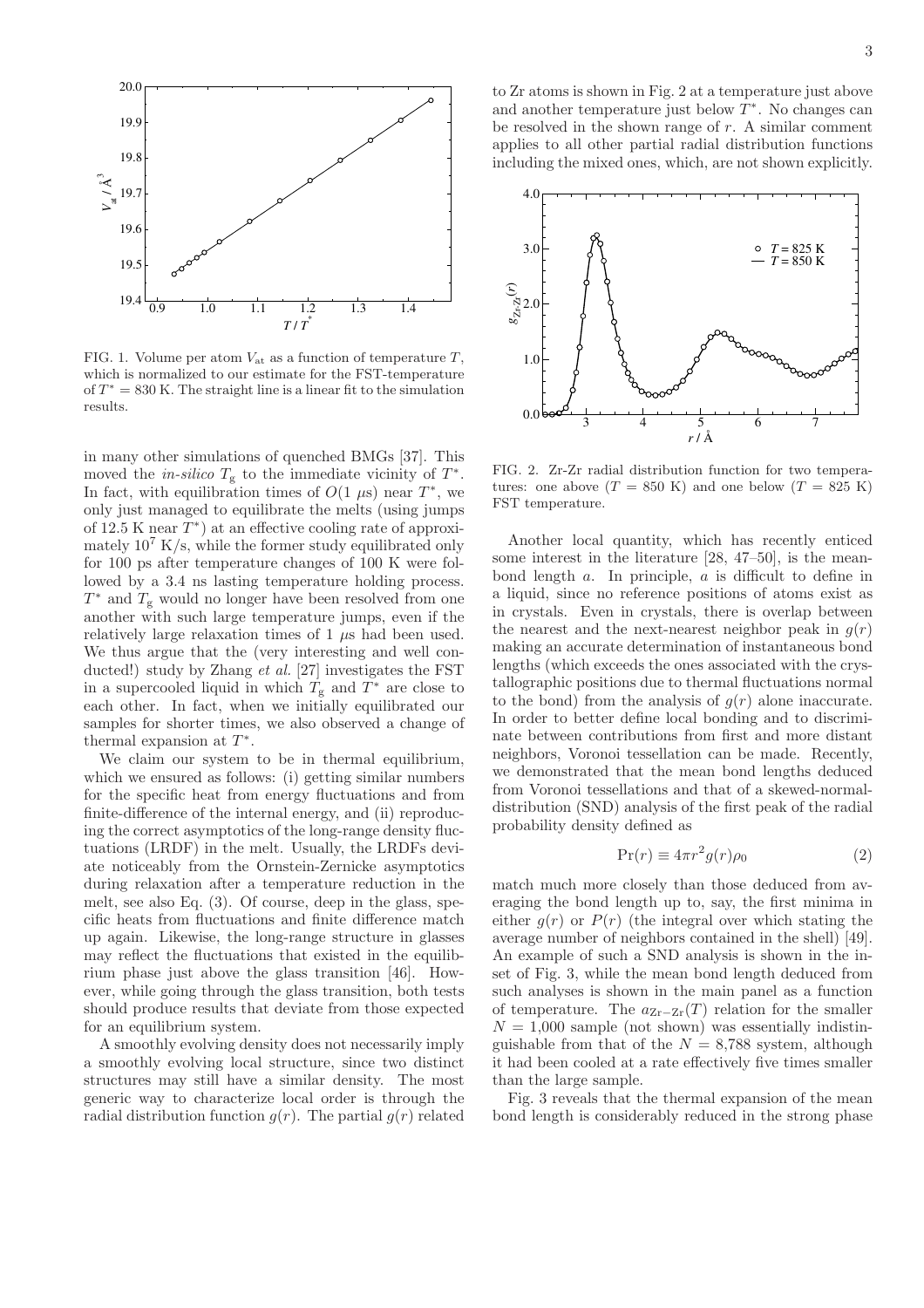

FIG. 3. Main panel: Zr-Zr nearest-neighbor distance aZr−Zr obtained a SND analysis. Straight lines are linear fits to the simulation data above and below  $T^*$ . The temperature is normalized to our estimate for the FST-temperature of  $T^* =$ 830 K. Inset: Example of a SND analysis performed on the first peak in the radial probability density  $Pr(r)$ .

as compared to the fragile phase. This observation supports previous interpretations of experimental X-ray spectra obtained for a five-component BMG [12] having a similar relative number of the dominating Zr and Cu atoms as our model alloy. However, the bond expansion coefficient remains positive also at  $T < T^*$ , while previous works deducing bond lengths and neglecting overlap effects of adjacent peaks in  $g(r)$  found it to be negative [28, 47, 48], see also the thorough discussion of this issue in a recent review article [50].

At this point, we cannot yet explain convincingly how a kink in  $a(T)$  can have so little effect on  $V(T)$ . However, a first hint can be obtained from the simulations by Zhang et al. [27], who conducted a careful Voronoi analysis of a BMG forming melt. They found asymmetry in the Voronoi polyhedra to suddenly increase above  $T^*$ . Such a structural change can lead to a change of mean bond lengths without affecting volume. The simplest case to illustrate this argument is to consider a perfect square lattice, in which one atom is moved a small distance parallel to a diagonal. This preserves the total volume, but increases the mean bond length.

#### B. Temperature-induced structural changes in long-range order

Following results of Ornstein and Zernicke [39], density correlations in three-dimensional liquids (with sufficiently quickly decaying direct atom-atom interactions) can be described as a superposition of damped sinusoidal functions [40] according to

$$
G(r) = \sum_{l} G_l r e^{-r/\zeta_l} \cos(k_l r - \varphi_l), \qquad (3)
$$

where  $G_l$  is a parameter of unit inverse squared length,  $\zeta_l$ a correlation length,  $k_l$  a wave number, and  $\varphi_l$  a phase. The asymptotic behavior at large  $r$  is dominated by the summand l having the largest correlation length  $\zeta_l$ . In non-monoatomic fluids, the asymptotic behavior is described by the same complex wave number  $q_l = k_l + i/\zeta_l$ , while the parameters  $G_l$  and  $\varphi_l$  must be indexed with the respective atomic indices [51]. As mentioned in the method section, we focus on  $G(r)$ , see also Eq. (1). rather than on  $q(r)$ , because  $q(r)$  has poor resolution at large r.

Several radial distribution  $G(r)$  were measured for different atom pairs, i.e., Zr-Zr, Zr-Cu and Cu-Cu, in the same way as presented exemplarily for Zr-Zr at two different temperatures in Fig. 4. Within (small) stochastic uncertainties, the location of the complex wavenumbers (or "poles")  $q_l = k_l + i/\zeta_l$  were identical for all considered correlation functions. Since statistics are best for Zr-Zr in our alloy, it was decided to present results on that atom pair in the following.



FIG. 4. Main figure: Temperature-scaled  $G(r)$  for two temperatures: one above and one below the FST. Inset: Fit of  $G(r)$  at  $T = 850$  K. Symbols represent simulation data while the lines are produced using the asymptotically dominant term on the r.h.s. of Eq. (3)

It can be observed that the (temperature-scaled) functions  $G(r)$  shown in Fig. 3 superimpose within line width up to a distance of, say,  $r \approx 15$  Å. However, they become distinct at large separation, i.e., the decay length is apparently slighly increased for the temperature just below  $T^*$  as compared to that just above  $T^*$ . A more detailed analysis of the temperature dependence of the asymptotic decay length  $\zeta$  is shown next in Fig. 5.

In contrast to all other properties considered so far, the density correlation length  $\zeta$  changes discontinuously near  $T^*$ , when temperature is resolved with  $\Delta T = 12.5$  K. Usually, we would have considered such a change to be a clear indication of a first-order phase transformation, which might potentially be smeared out. Since a previous analysis of the specific heat revealed sub-extensivity [25], we can exclude the possibility of a first-order thermodynamic phase transformation and by extention exclude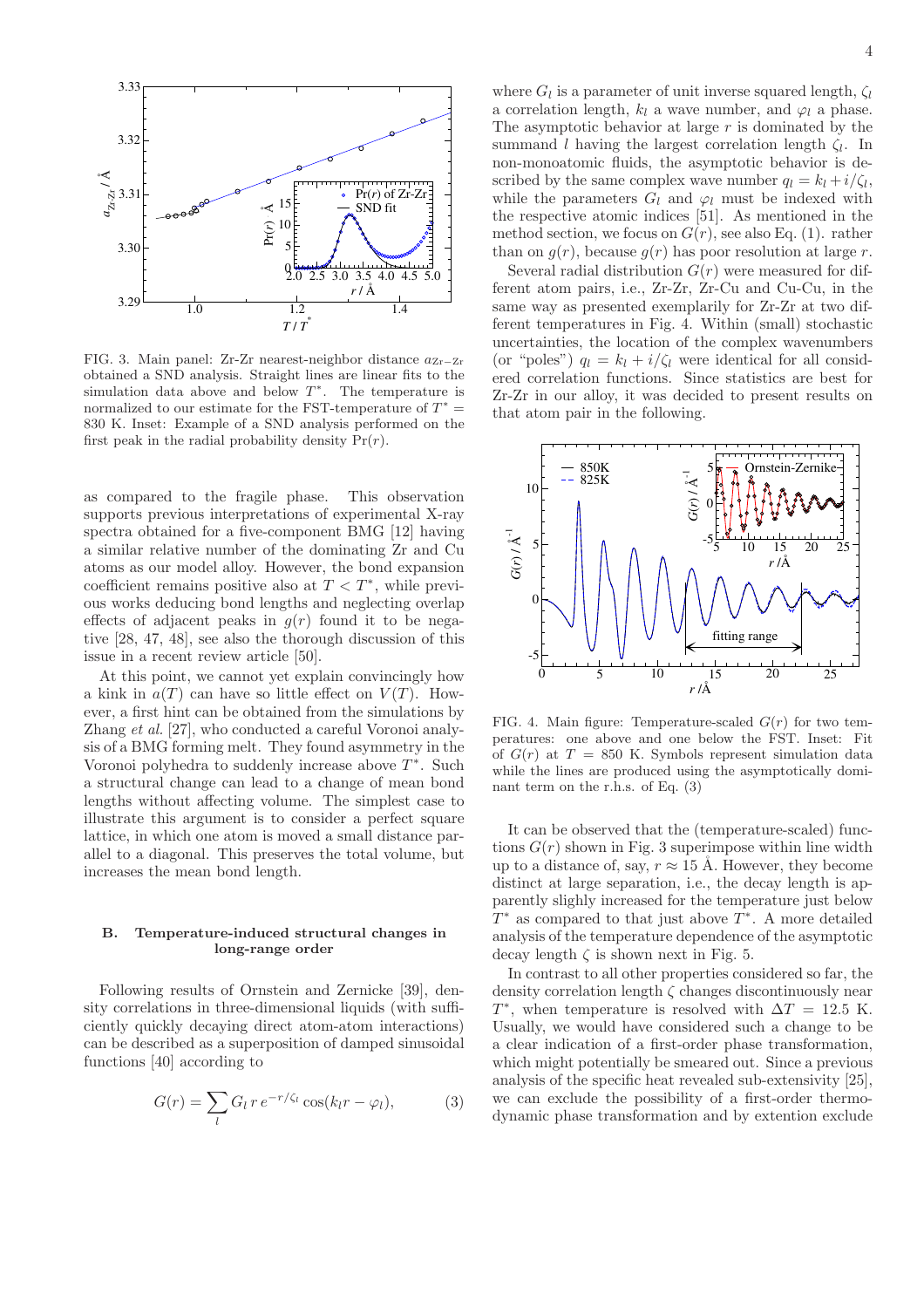

FIG. 5. Correlation length of the long-range density fluctuations as a function of reduced temperature. Lines are fits to data above and below  $T^*$ .

the possibility of a true discontinuity of any property as a function of temperature [52]. We therefore also argue that the transition of  $\zeta$  through the FST has to be continuous. Indeed, a more refined temperature grid near  $T^*$  reveals the crossover to be continuous.

Our study is not the first one to report a sudden change in the long-range density correlations at a given temperature. Experiments on binary hard-sphere mixtures revealed similar phenomena with changing composition – rather than with temperature [53]. Statt *et. al.* [53] demonstrated that this cross-over could be rationalized without having to postulate a phase transition. If the long-range asymptotics are described with a two-pole approximation to  $G(r)$ , the imaginary part of the two poles can be identical at the same temperature  $T'$  while their real parts differ. Thus, one pole is asymptotically dominant above  $T'$ , while the other is dominant below  $T'$ . This scenario clearly does not apply to our system, as the correlation length (i.e., the imaginary part of the complex wavevector) is discontinuous while the real part is continuous. For our system, the sudden change of  $G(r \to \infty)$ at  $T^*$  is not due to one pole becoming more important than another one.

#### C. Density correlations during relaxation

While the analysis of non-equilibrium systems is not part of this study, we wish to corroborate our claim that the long-range density oscillations deviate noticeably from the Ornstein-Zernicke asymptotics during relaxation after a temperature reduction in the melt. Towards this end, we present data on  $G(r)$  at the lowest temperature, namely  $T = 775$  K, which was simulated, but not deemed sufficiently equilibrated to be included into the equilibrium data of this work.

The sampling for Fig. 6 was done as follows: The initial configuration was taken from  $T = 787.5$  K and equi-



FIG. 6. Example for a temperature-scaled  $G(r)$  deduced from a sample that had only been partially equilibrated at  $T =$ 775 K, one time by 40 ns and one time by 700 ns. Data for an equilibrated sample at  $T = 850$  K, which is identical to the one shown in the inset of Fig. 4, is included here to compare the data quality. OZ fits cover the same range of distances as in Fig. 4 (green lines for  $T = 775$  K, red line for  $T = 850$  K). Note that the symbols only reflect every seven'th data point. Other data points were skipped to facilitate the comparison between OZ analysis (lines) and simulation data (circles).

librated at the new temperature over 40 ns and then for another 660 ns. These numbers need to be set into relation with the (estimated) energy correlation time of 15 ns, as deduced from the data presented in Fig. 2 of Ref. [25].  $G(r)$  was averaged over the time intervals 40 ns  $\lt t \lt 80$  ns and 700 ns  $\lt t \lt 740$  ns, respectively. The agreement between OZ asymptotics and measurement turns out noticeably less satisfactory than in the inset of Fig. 4, which had also been averaged over 40 ns, however at  $T = 850$  K. While symbols and fits overlap within symbol size in the range 10  $\AA < r < 25$  Å in the equilibrated  $T = 850$  K sample (our admittedly somewhat arbitrary extra criterion for equilibration to be satisfactory), this is not the case for the  $T = 775$  K system. After the relatively short relaxation time of  $t_{\text{relax}} = 40$  ns, which is still almost three times  $\tau_{\text{E}}$ , the OZ fit fails already at relatively short distances, while the first clear discrepancies moves to larger values of r for  $t_{\text{relax}} = 700$  ns, discregarding, of course, the deviations between fit and MD data at small  $r$ , where density correlations are not yet dominated by a single pole.

It may seem pedantic to judge the OZ analysis of the  $t_{\text{relax}} = 700$  ns as a sign of insufficient equilibration, as the green line is only marginally outside the symbol size for  $r > 25$  Å. However, we noticed that the values of  $\zeta$ deduced from fits of the given quality can lead to errors of more than  $\Delta \zeta = O(0.2 \text{ Å})$ . The observed need for excessively large relaxation times is in line with the realization by Coslovich et al. [54] that producing true equilibrium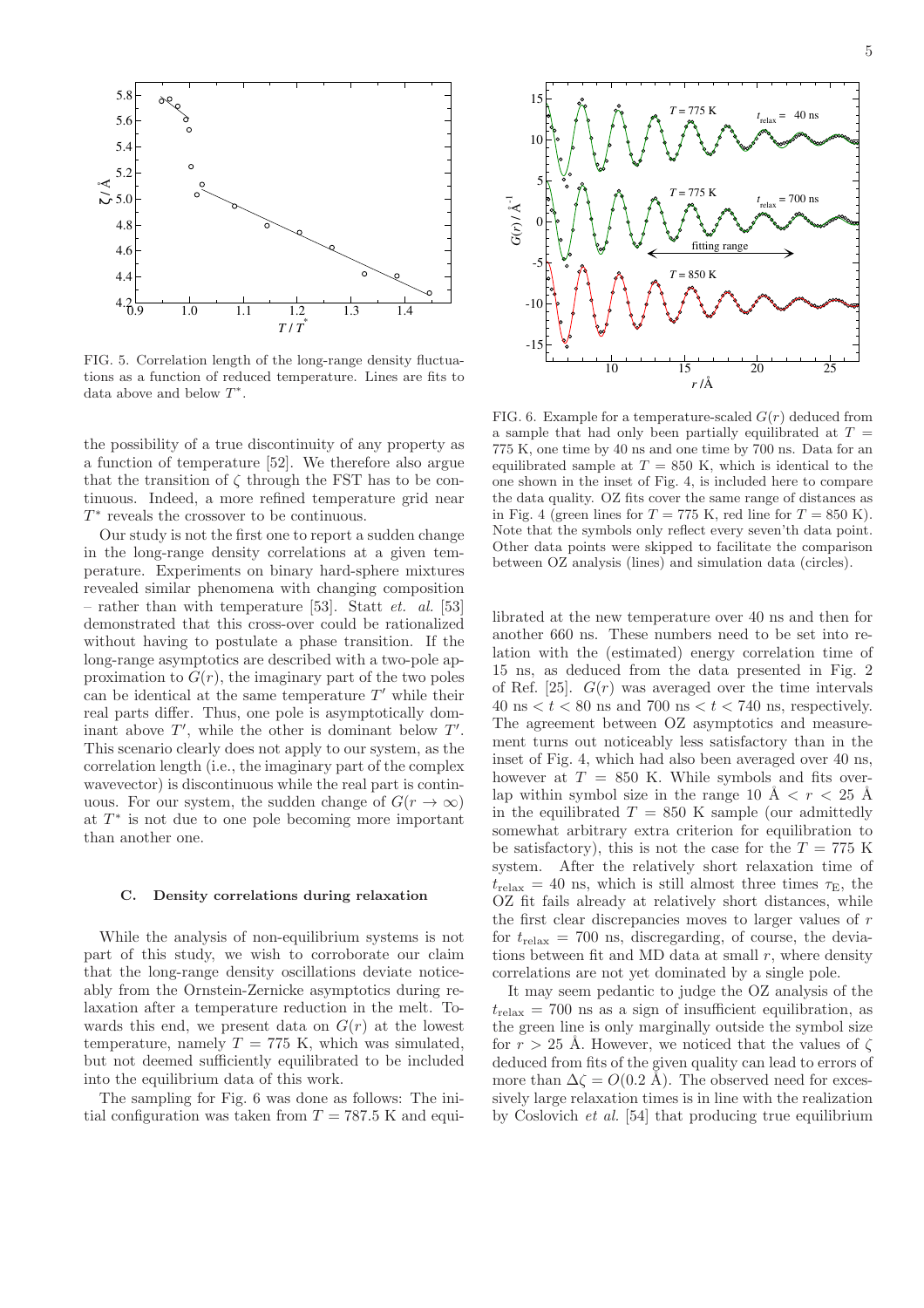values of certain properties, e.g., for the specific heat, can require equilibration times of more than 100  $\tau_{\text{E}}$ .

### IV. CONCLUSIONS

Using molecular dynamics, we investigated structural changes – particularly as characterized through the modified radial distribution function  $G(r)$  – at the fragile-tostrong transition (FST) in a bulk-metallic-glass forming melt. We identified a (quasi-) discontinuity in the density correlation length  $\zeta$  at the FST temperature  $T^*$ , where  $\zeta$  abruptly increased by  $O(10\%)$  upon a  $O(1\%)$  temperature change upon cooling. Above and below  $T^*$ , and  $O(1\%)$  temperature increase induced only an  $O(0.3\%)$ decrease of ζ. Such a clear signal would usually have to be interpreted as a first-order phase transition, because a discontinuous change in  $G(r)$  implies a discontinuity in (two-body) entropy [55]. What prevents us from drawing this conclusion is that local changes in  $G(r)$  could not be ascertained at the FST and more importantly that a former study found the specific heat to be sub-extensive [25].

The particle numbers beyond which the subextensivity of the specific-heat peak of our system becomes small is  $N \approx 200$ , which translates roughly into a system size of 4 nm<sup>3</sup> . This volume is close to the one of a cubic cell having a linear dimension equal to three times the correlation length, in which case an atom i sitting half way between another atom  $i$  and its first periodic image  $j'$  has a distance of 1.5 $\zeta$  to either one. A possible – and certainly speculative – explanation of the sub-extensivity of  $c_p$  resulting from the  $G(r)$  analysis is that a cluster with a radius of the liquid correlation length behaves solid like. Only the coupling to a liquid in a larger cell prevents or significantly reduces the tendency of the central cluster to undergo a process akin of a phase transformation. If this speculation were true, a large peak in the specific-heat at the FST should go hand in hand with a larger liquid correlation length  $\zeta$ .

It also seems as though periodically repeated finite sys-

tems show a peak in the specific heat at the temperature where the linear cell size  $L$  is slightly larger than twice the correlation length  $\zeta$ . In our previous work [25], the  $N = 96$  sample with  $\langle L \rangle = 12.33$  Å had a distinct maximum just below  $T^*$ , where  $\zeta \approx 5.6$   $\AA = 0.454 \langle L \rangle$ , while an  $N = 48$  sample with  $\langle L \rangle = 9.74$  Å revealed a maximum at  $T = 1,100$  K, where  $\zeta \approx 4.4$  Å = 0.452 $\langle L \rangle$ . In contrast, larger systems did not reveal any anomalies at 1,100 K. Thus, a small system could appear to undergo a (smeared-out) transformation simply because ζ is roughly half the linear size of the simulation cell.

Finally, we wish to note that we believe that an Ornstein-Zernicke based analysis can be beneficial for the study of complex liquids and should actually be routinely used for this reason: first, it allows the simulator to ensure that the system is large enough (i.e., the linear dimension of the cell should be ideally at least three times the correlation length  $\zeta$  to be meaningful, but not wastefully large so that – assuming a fixed computational contingent – the smallest possible quenching rates can be studied. Second, the Ornstein-Zernicke analysis is a reliable tool to ensure that (meta-stable) equilibrium is reached. After a short, but of course not too short, relaxation, we always observed clear differences between the analytical asymptotic form and simulation results. Agreement always necessitated long, at the lower temperature painfully long, equilibration of the samples.

### ACKNOWLEDGMENTS

We thank Dr. Moritz Stolpe, Dr. Isabella Gallino and Prof. Ralf Busch for helpful discussions and the German Research Science foundation (DFG) for financial support through Grant No. Mu 1694/6-1. The authors gratefully acknowledge the Gauss Centre for Supercomputing e.V. (www.gauss-centre.eu) for funding this project by providing computing time through the John von Neumann Institute for Computing (NIC) on the GCS Supercomputer JUQUEEN at Jülich Supercomputing Centre (JSC).

- [1] P. Taborek, R. N. Kleiman, and D. J. Bishop, Physical Review B 34, 1835 (1986).
- [2] G. Li, W. M. Du, A. Sakai, and H. Z. Cummins, Physical Review A 46, 3343 (1992).
- [3] Y. Yang and K. A. Nelson, The Journal of Chemical Physics 103, 7732 (1995).
- [4] D. Kivelson, G. Tarjus, X. Zhao, and S. A. Kivelson, Physical Review E 53, 751 (1996).
- [5] R. Richert and C. A. Angell, The Journal of Chemical Physics 108, 9016 (1998).
- [6] E. Rössler, K.-U. Hess, and V. Novikov, Journal of Non-Crystalline Solids 223, 207 (1998).
- J. Horbach and W. Kob, Phys. Rev. B 60, 3169 (1999).
- [8] C. Way, P. Wadhwa, and R. Busch, Acta Materialia 55, 2977 (2007).
- [9] C. Zhang, L. Hu, Y. Yue, and J. C. Mauro, The Journal

of Chemical Physics 133, 014508 (2010).

- [10] K. N. Lad, N. Jakse, and A. Pasturel, The Journal of Chemical Physics 136, 104509 (2012).
- [11] F. Mallamace, C. Corsaro, D. Mallamace, and S.-H. Chen, Colloid and Polymer Science 293, 3337 (2015).
- [12] M. Stolpe, I. Jonas, S. Wei, Z. Evenson, W. Hembree, F. Yang, A. Meyer, and R. Busch, Physical Review B 93, 014201 (2016).
- [13] K.-U. Hess, D. Dingwell, and E. Rössler, Chemical Geology 128, 155 (1996).
- [14] S. Hechler, B. Ruta, M. Stolpe, E. Pineda, Z. Evenson, O. Gross, A. Bernasconi, R. Busch, and I. Gallino, Physical Review Materials 2, 085603 (2018).
- [15] E. A. Jagla, Journal of Physics: Condensed Matter 11, 10251 (1999).
- [16] A. Faraone, L. Liu, C.-Y. Mou, C.-W. Yen, and S.-